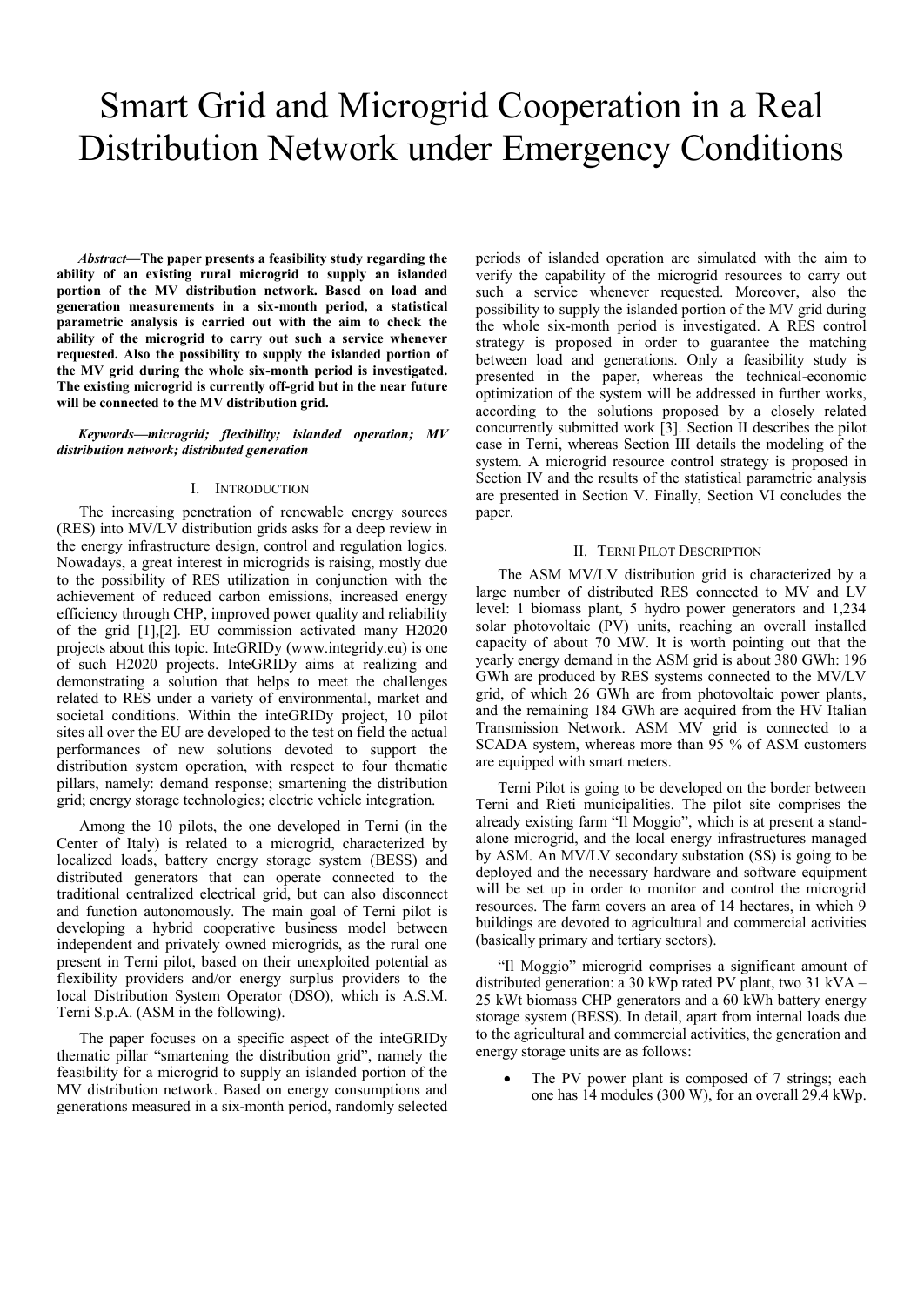The PV plant can feed simultaneously both the microgrid load and the battery storage system through a static inverter made up of a DC/AC converter, a series-connected transformer and a DC/DC converter.

- 2 CHP generators, each 31 kVA 25 kWt, connected without a static converter, whose fuel is supplied by two gasifiers. They are able to supply fuel for both electrical and thermal uses and require only dry organic materials (as wood chips, walnut shells, agricultural waste) to provide their services.
- The battery energy storage system consists of 50 series-connected 12 V - 100 Ah rated lead batteries, for an overall 60 kWh rated energy, responsible for the management of distributed generators without curtailments.

The connection of the "Il Moggio" stand-alone microgrid to the MV distribution network is under deployment. A 250 kVA SS will be built by ASM and connected to an existing overhead MV feeder. The SS will be connected to the SCADA system, whereas the technical-economic management of the microgrid flexibility will be carried out by a dedicated calculation platform [3].

#### III. SYSTEM MODELING

The considered islanded system consists of the microgrid, a portion (12 kilometers long) of an MV feeder and 2 loads. A simple 3-bus model, shown in Fig. 1, has been developed and implemented in MATPOWER environment.



Fig. 1. The simulated islanded system.

The microgrid (bus 1 in the figure) has been simulated in the load flow as an equivalent generator and a load (the MV/LV transformer has not been simulated); bus 2 is a load bus (35 kW contractual power) representing three telecommunication antennas, whereas bus 3 is a load bus representing an aggregate civil load (4 users, 24 kW contractual power). A six-month period has been considered: both measured and simulated load and generation profiles are with a time rate of fifteen minutes (17280 quarter hours in total). Bus 2 and bus 3 load profiles have been taken from ASM measurements, collected every quarter hour. About bus 1 load profile (3.3 kW contractual power), no information was available from ASM, since microgrid is at present disconnected from the grid, so a six-month load profile of a similar customer has been used. Microgrid PV generation profile has been obtained by averaging measurements of 33 PVs installed in Terni and scaling according to the rated power. Fig. 2 depicts the PV generation profile along nine days in the simulated period. Lastly, the MV feeder is a three-phase, single circuit

overhead line equipped with 70 mm<sup>2</sup> aluminum conductors: resistance, reactance and capacitance per unit length are 0.423  $\Omega$ /km, 0.37  $\Omega$ /km and 10 nF/km, respectively.



Fig. 2. PV generation profile along nine days in the considered six-month period.

## IV. MICROGRID RESOURCE CONTROL STRATEGY

In the randomly selected periods of islanded operation, PV is considered as the master component, since its production cost is null. When the islanded operation begins, the output power for each CHP is randomly chosen, taking into account auxiliary consumptions (1.1 kW for each CHP), minimum output power (4.72 kW for each CHP) and the maximum output power. Generator ramps are also considered during switch-off and switch-on of the CHPs. Also the BESS state of charge (SOC) is randomly selected. During islanded operation, BESS is charged whenever the PV generation exceeds the overall load, whereas is discharged whenever the overall load exceeds the available generation. If PV generation exceeds load and BESS is fully charged, PV curtailment is applied. If load exceeds generation and BESS is fully discharged, the islanded operation is not possible.

A more detailed description will be provided in the final version of the paper.

## V. RESULTS

A statistical and parametric analysis is presented, in which during the six-month period the following quantities are randomly selected:

- The quarter hour when islanded operation begins
- The duration of the islanded operation
- The CHPs output power
- The BESS SOC.

Based on the selected quantities and considering the measured load and PV generation diagrams, the islanded operation is governed by the control strategy described in Section IV. The final paper will report main results obtained, showing the capability of the microgrid resources to support the islanded operation of the system. Moreover, the possibility to operate the system in islanded mode for the whole six-month period has been investigated. Figure 3 reports the SOC